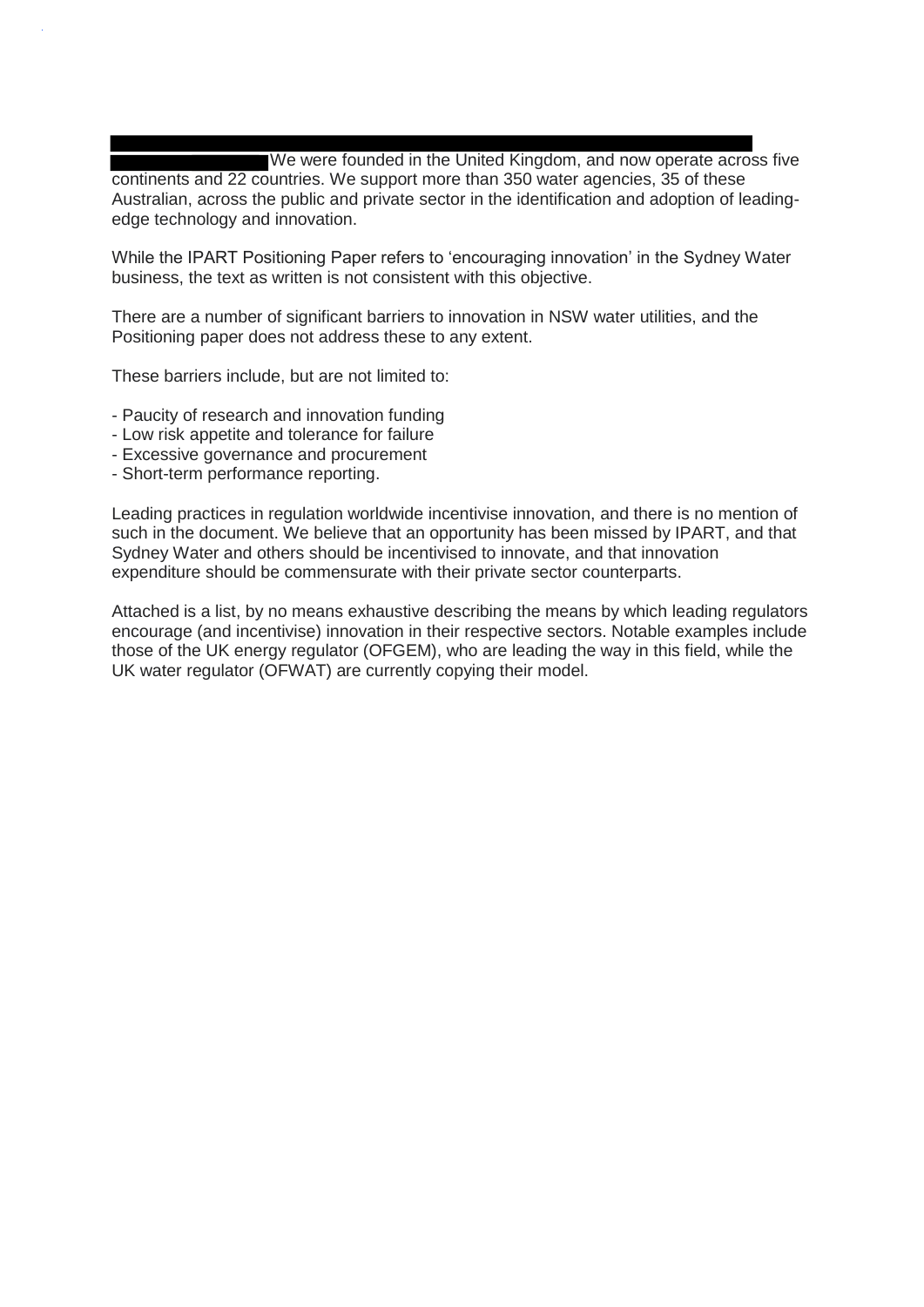



30 October 2020

Tribunal Members Independent Pricing and Regulatory Tribunal (IPART) PO Box K35 Haymarket Post Shop Sydney NSW 1240

Dear Dr Paul Paterson, Ms Deborah Cope and Ms Sandra Gamble,

Thank you for the opportunity to provide feedback on the Position Paper for the WATER PRICING AND LICENSING - REGULATING WATER BUSINESS. SPECIAL REVIEW.

While the IPART Positioning Paper refers to 'encouraging innovation' in the Sydney Water business, the text as written is not consistent with this objective.

There are a number of significant barriers to innovation in NSW water utilities, and the Positioning paper does not address these to any certain degree.

These barriers include, but are not limited to:

- Paucity of research and innovation funding
- Low risk appetite and tolerance for failure
- Excessive governance and procurement
- Short-term performance reporting.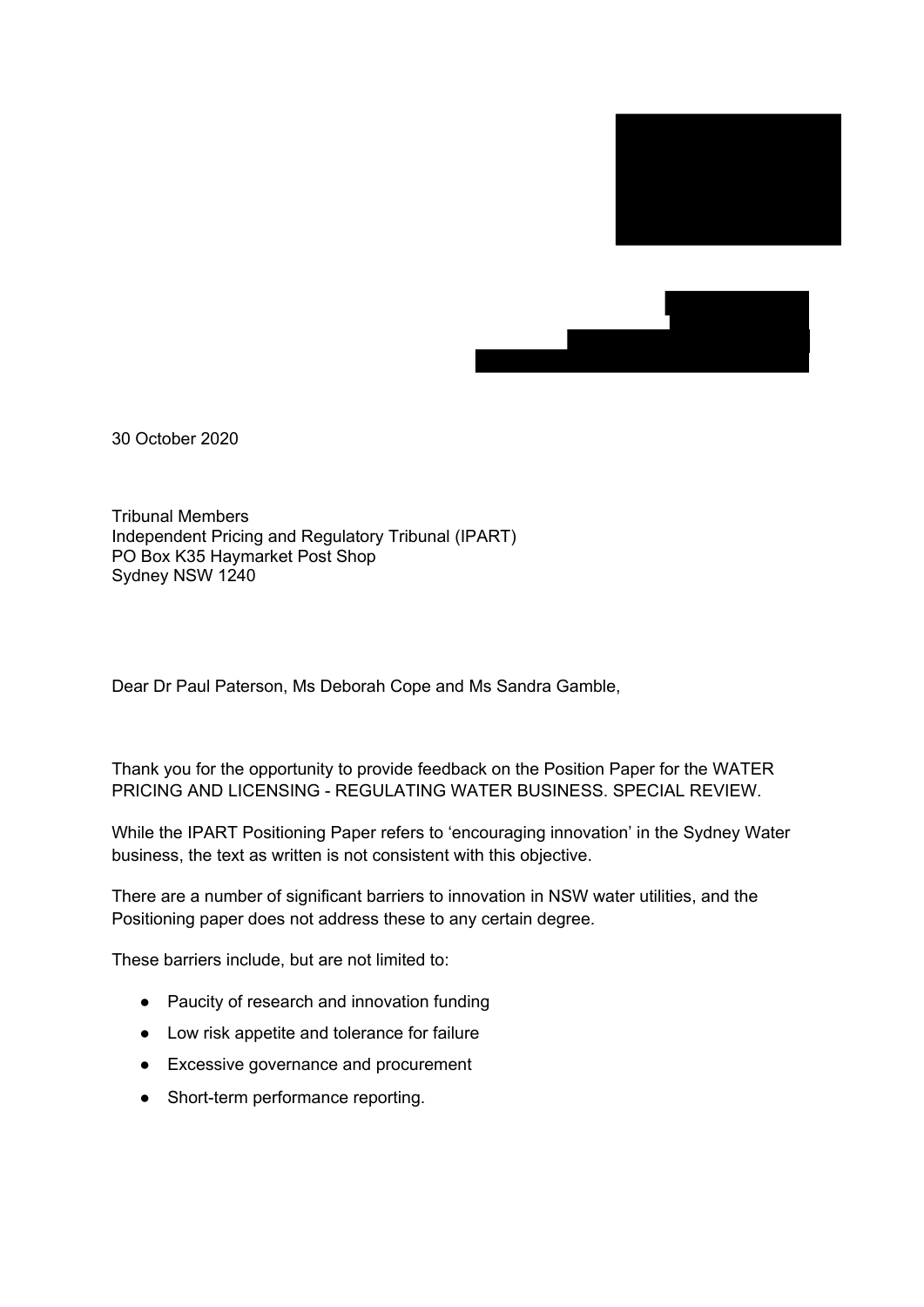Leading practices in regulation worldwide incentivise innovation, and there is no mention of such in the document. We believe that an opportunity has been missed by IPART, and that Sydney Water and others should be incentivised to innovate, and that innovation expenditure should be commensurate with their private sector counterparts.

Provided here is a list, by no means exhaustive, describing the means by which leading regulators encourage (and incentivise) innovation in their respective sectors. Notable examples include those of the UK energy regulator (OFGEM), who are leading the way in this field, while the UK water regulator (OFWAT) are currently copying their model.

## **Network Innovation Stimulus**

([https://www.ofgem.gov.uk/network-regulation-riio-model/current-network-price-controls-riio-](https://www.ofgem.gov.uk/network-regulation-riio-model/current-network-price-controls-riio-1/network-innovation)[1/network-innovation](https://www.ofgem.gov.uk/network-regulation-riio-model/current-network-price-controls-riio-1/network-innovation))

- Introduced as part of the RIIO-T1 and RIIO-GD1 price controls to provide essential backing to innovative projects
- Projects which aim to help make the energy networks smarter, accelerate the development of a low carbon energy sector and deliver financial benefits to consumers.

## **Network Innovation Competitions (NICs)**

● Two annual NICs included within the Stimulus, one for electricity transmission companies and one for gas network companies.

# **Network Innovation Allowance (NIA)**

([https://www.ofgem.gov.uk/network-regulation-riio-model/network-innovation/electricity-netw](https://www.ofgem.gov.uk/network-regulation-riio-model/network-innovation/electricity-network-innovation-allowance) [ork-innovation-allowance\)](https://www.ofgem.gov.uk/network-regulation-riio-model/network-innovation/electricity-network-innovation-allowance)

• Set allowance each RIIO network licensee receives as part of their price control allowance.

### **Innovation Link**

(<https://www.ofgem.gov.uk/about-us/how-we-engage/innovation-link>)

- 'One stop shop' offering support on energy regulation to businesses looking to launch new products, services or business models
- Supported start-ups, corporations, councils and not-for-profits.

# **Regulatory Sandbox**

([https://www.ofgem.gov.uk/publications-and-updates/what-regulatory-sandbox\)](https://www.ofgem.gov.uk/publications-and-updates/what-regulatory-sandbox)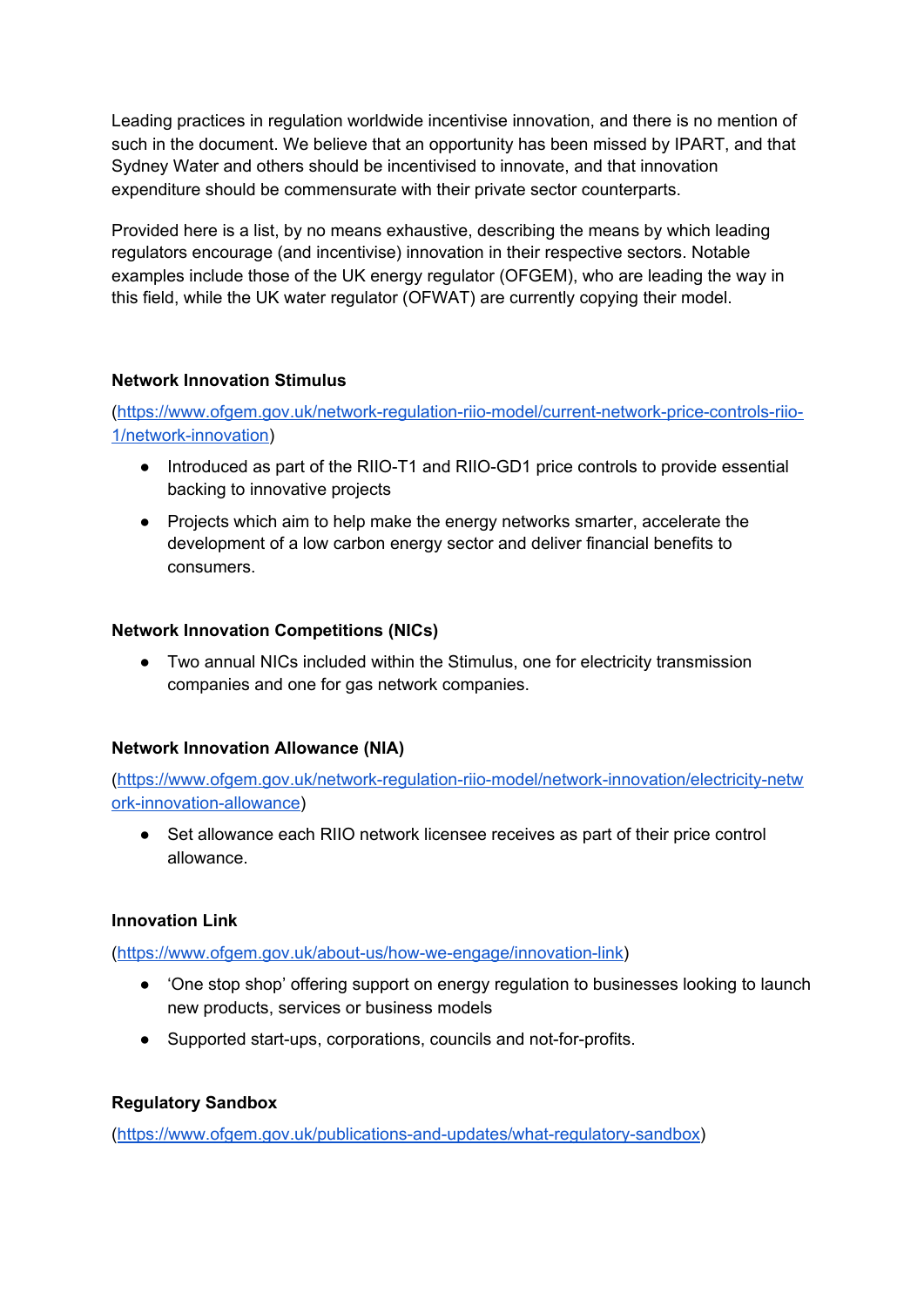- Enables innovators to trial new products, services and business models without some of the usual rules applying
- Now run two application rounds (called 'windows')

# **OfWat**

<http://brilliantnoise.com/wp-content/uploads/2020/09/UK-2050-Water-Innovation-Strategy.pdf>

[https://www.ofwat.gov.uk/wp-content/uploads/2019/10/Time-to-act-together-Ofwats-strategy-](https://www.ofwat.gov.uk/wp-content/uploads/2019/10/Time-to-act-together-Ofwats-strategy-1.pdf)[1.pdf](https://www.ofwat.gov.uk/wp-content/uploads/2019/10/Time-to-act-together-Ofwats-strategy-1.pdf)

## **Ofwat water innovation competitions**

[https://www.ofwat.gov.uk/wp-content/uploads/2020/08/Ofwat-water-innovation-competitions](https://www.ofwat.gov.uk/wp-content/uploads/2020/08/Ofwat-water-innovation-competitions-briefing-sheet.pdf)[briefing-sheet.pdf](https://www.ofwat.gov.uk/wp-content/uploads/2020/08/Ofwat-water-innovation-competitions-briefing-sheet.pdf)

- Ofwat has established a £200 million innovation fund to encourage innovations that will transform water and wastewater services in England and Wales.
- In 2021 Ofwat will run two types of competition that water companies, new entrants and others can enter with their innovations.
	- A £2 million 'Innovation in Water Challenge' for small projects up to £250k. The first round will open for entries from January 2021.
	- A £40 million main competition. The first round will open for entries from April 2021.
- Further rounds of each competition planned through to 2025.

# **Water Industry Commission for Scotland (WICS) and Scottish Government ethical business regulation**

[https://www.watercommission.co.uk/UserFiles/Documents/SRC21\\_Innovation%20and%20C](https://www.watercommission.co.uk/UserFiles/Documents/SRC21_Innovation%20and%20Collaboration_Methodology_WICS_amended.pdf) [ollaboration\\_Methodology\\_WICS\\_amended.pdf](https://www.watercommission.co.uk/UserFiles/Documents/SRC21_Innovation%20and%20Collaboration_Methodology_WICS_amended.pdf)

### **Hydro Nation Water Innovation Service**

### <https://www.hnwis.scot/>

- The Hydro Nation Water Innovation Service (HNWIS), established by the Scottish Government through Scottish Enterprise and Highlands and Islands Enterprise, works with innovative Scottish companies, particularly Small and Medium Enterprises (SMEs) and supports them along the innovation path to commercialisation.
- Supports companies through; market Insight and information, company collaboration, general support and guidance, and HNWIS technical support.